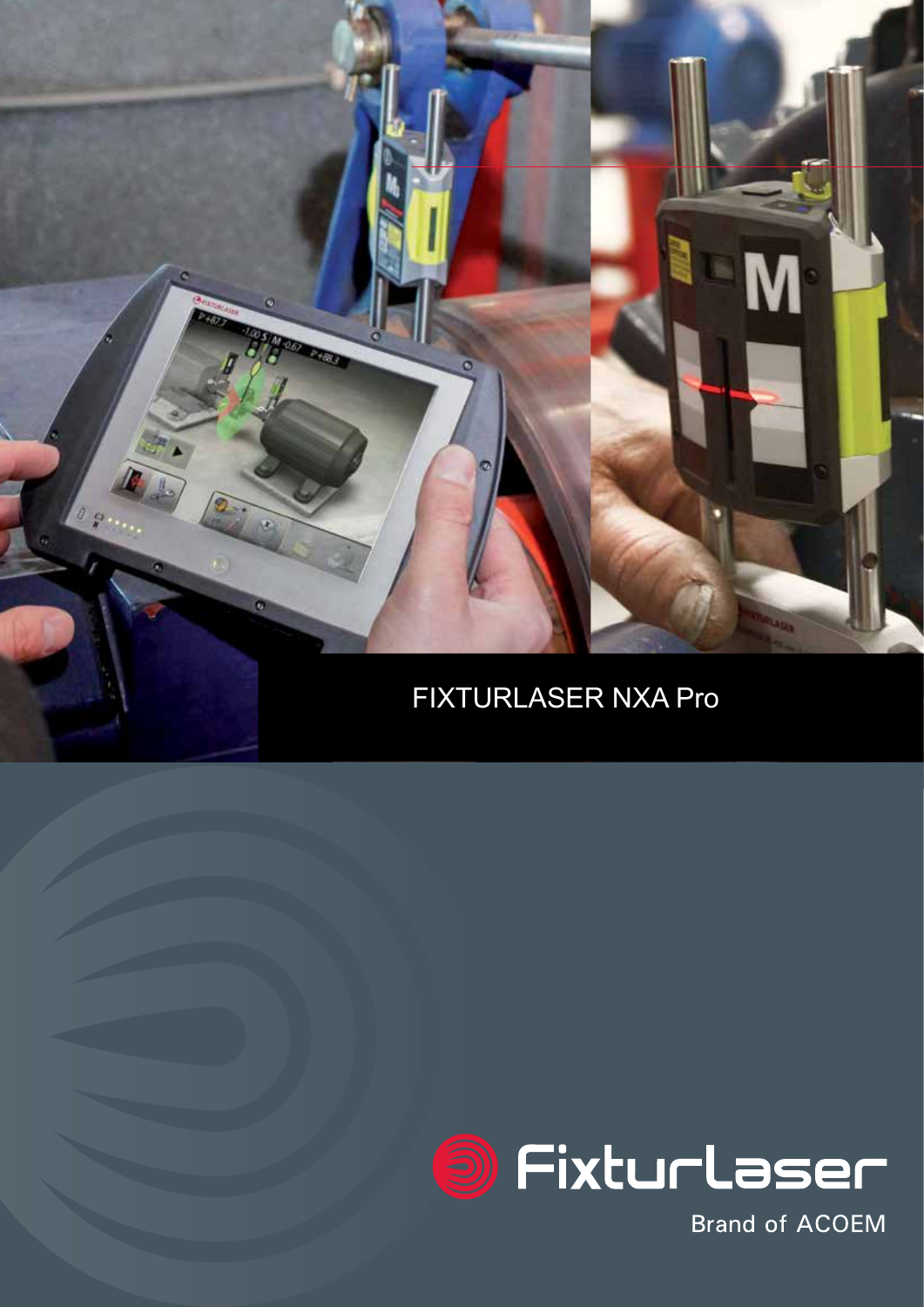### **Welcome to our world.**

Since the very beginning in 1984, ACOEM AB has helped industries throughout the world to achieve more profitable and sustainable production. We have reached where we are today by having the courage to think beyond the norm and follow slightly unconventional paths. We have had the courage to make mistakes and find new directions. Through our resolve, ambition and knowledge we have become a global player and a leader in innovative, user-friendly shaft alignment.



![](_page_1_Picture_3.jpeg)

![](_page_1_Picture_4.jpeg)

#### **TRUE POSITION SENSING**

- � Live Values during Adjustment
- � VertiZontal Moves = Measure Once,
	- Move in Two Directions
- � Both Shaft Positions Monitored Simultaneously

![](_page_1_Picture_10.jpeg)

#### **GRAPHIC WORK FLOW**

- � Icon Based Adaptive User Interface
- � Color Touch Screen
- � Screen Flip

![](_page_1_Picture_15.jpeg)

#### **ALIGNMENT INTELLIGENCE**

- � 2nd Generation Digital Sensor
- � All Digital System
- � Unparalleled Signal Control

![](_page_1_Picture_20.jpeg)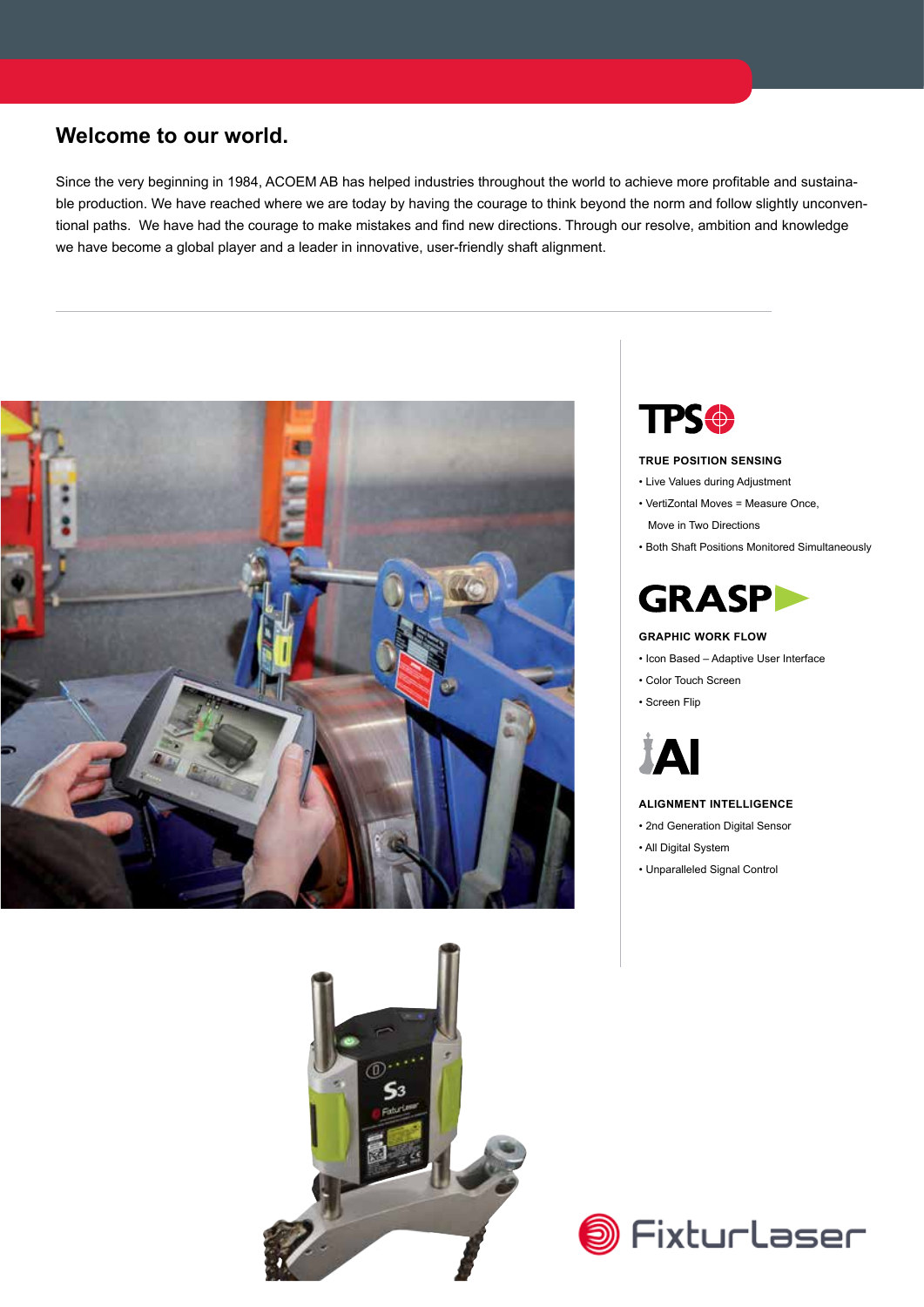Adaptive User Interface Fixturlaser NXA Pro will guide you throughout the measurement, step by step.

![](_page_2_Picture_1.jpeg)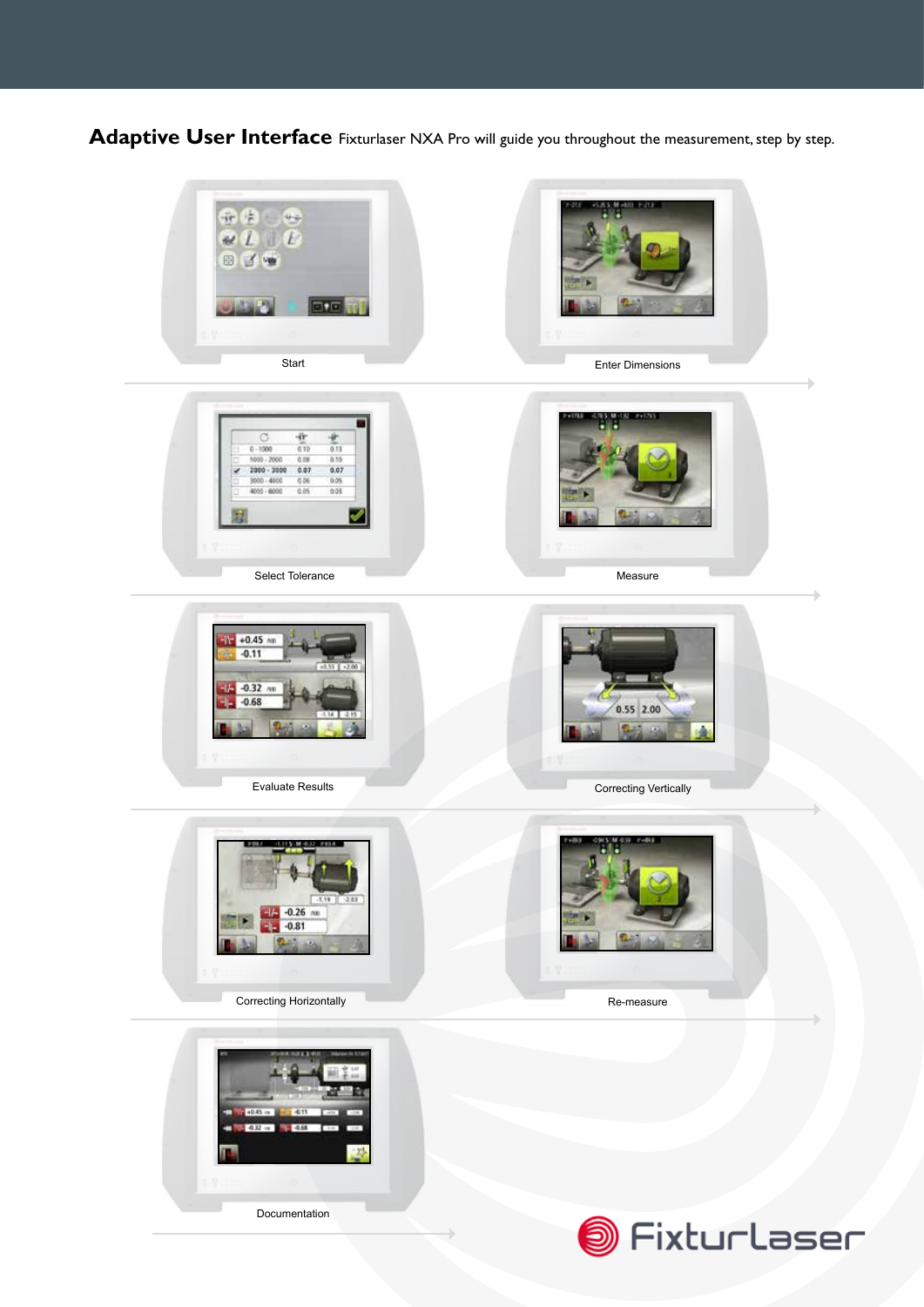## **Fixturlaser NXA Pro**

This is a masterpiece in usability - bringing the latest technology from the video gaming world and smartphone developments to the industries' shop floors. Since the introduction in the mid 90's, we have used and refined our well proven icon driven graphical user interface.

This combined with a durable touch screen to make the precision alignment task as easy and quick as possible, also for the occasional user with the Fixturlaser NXA Pro we have improved the usability even further with the OmniView function – a state-of-the-art solution eliminating any doubt on how to adjust the misaligned machine. OmniView shows the machine on the screen exactly as you see the real machine regardless of where you are positioned.

The Fixturlaser NXA Pro display unit is rugged, rubber coated aluminum IP65 sealed, and ready for any alignment job. Battery capacity is well beyond the normal workday and a Quick-charge function to make it ready for the night shift.

![](_page_3_Picture_4.jpeg)

![](_page_3_Picture_5.jpeg)

![](_page_3_Picture_6.jpeg)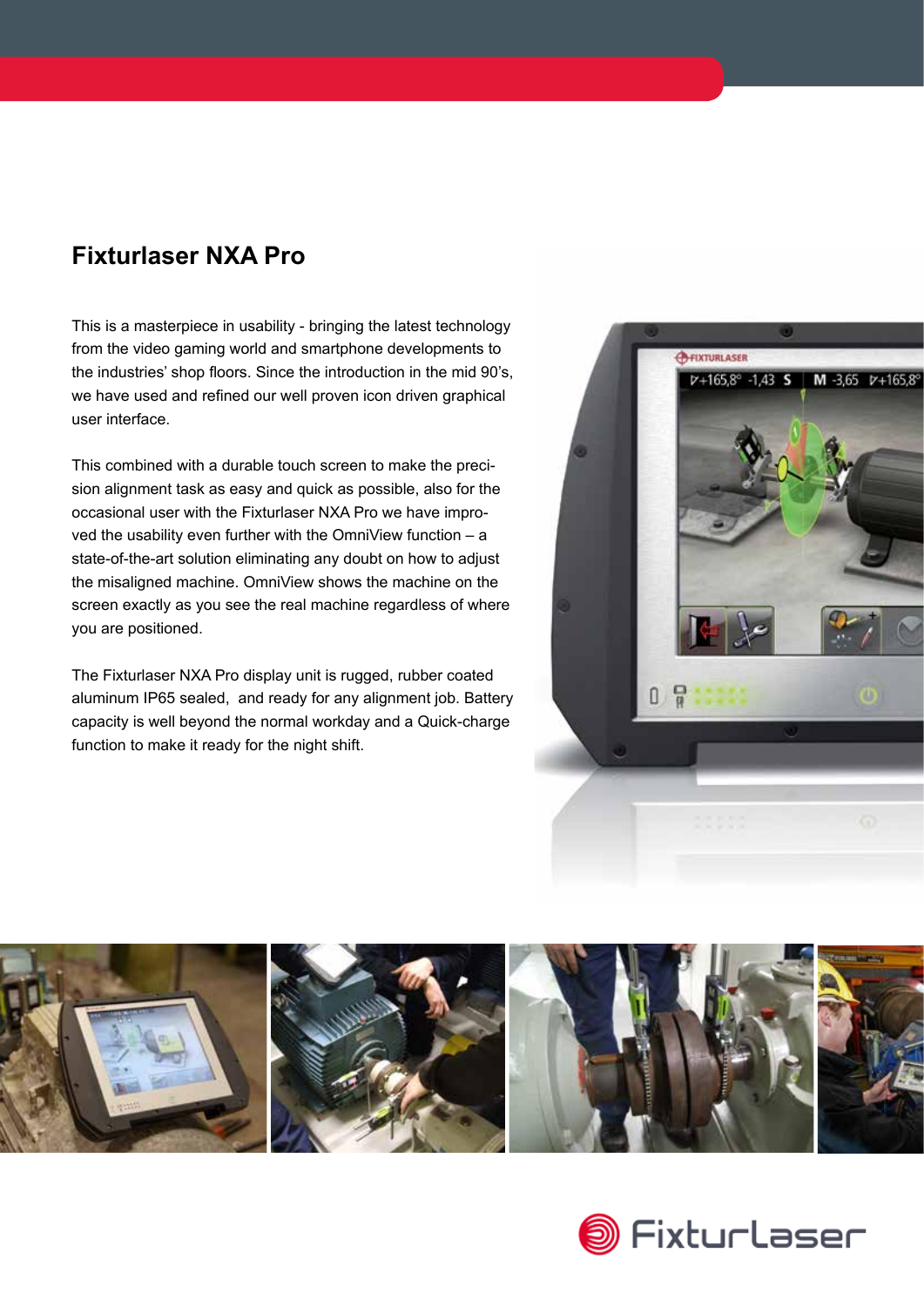![](_page_4_Picture_0.jpeg)

# **Fixturlaser NXA Pro Sensor Units**

As pioneers in using CCD technology for precision alignment, we are proud to present the Fixturlaser NXA Pro with the second generation of scientific grade sensors. This sensor technology combined with dual high-end inclinometers, and a gyroscope in each sensor unit, makes this compact unit the most accurate and precise sensor of its kind on the market. New algorithms, a new very compact and stable housing, and an unparalleled power management, and you have an unbeatable solution for precision alignment even in the roughest conditions.

These sensors are powered through the built-in batteries and communicate with the display unit over Bluetooth. Wireless communication is preferred in most cases, but optional wires are available. The builtin gyroscopes facilitate the alignment of vertically mounted machines.

![](_page_4_Picture_4.jpeg)

![](_page_4_Picture_5.jpeg)

![](_page_4_Picture_6.jpeg)

![](_page_4_Picture_7.jpeg)

![](_page_4_Picture_8.jpeg)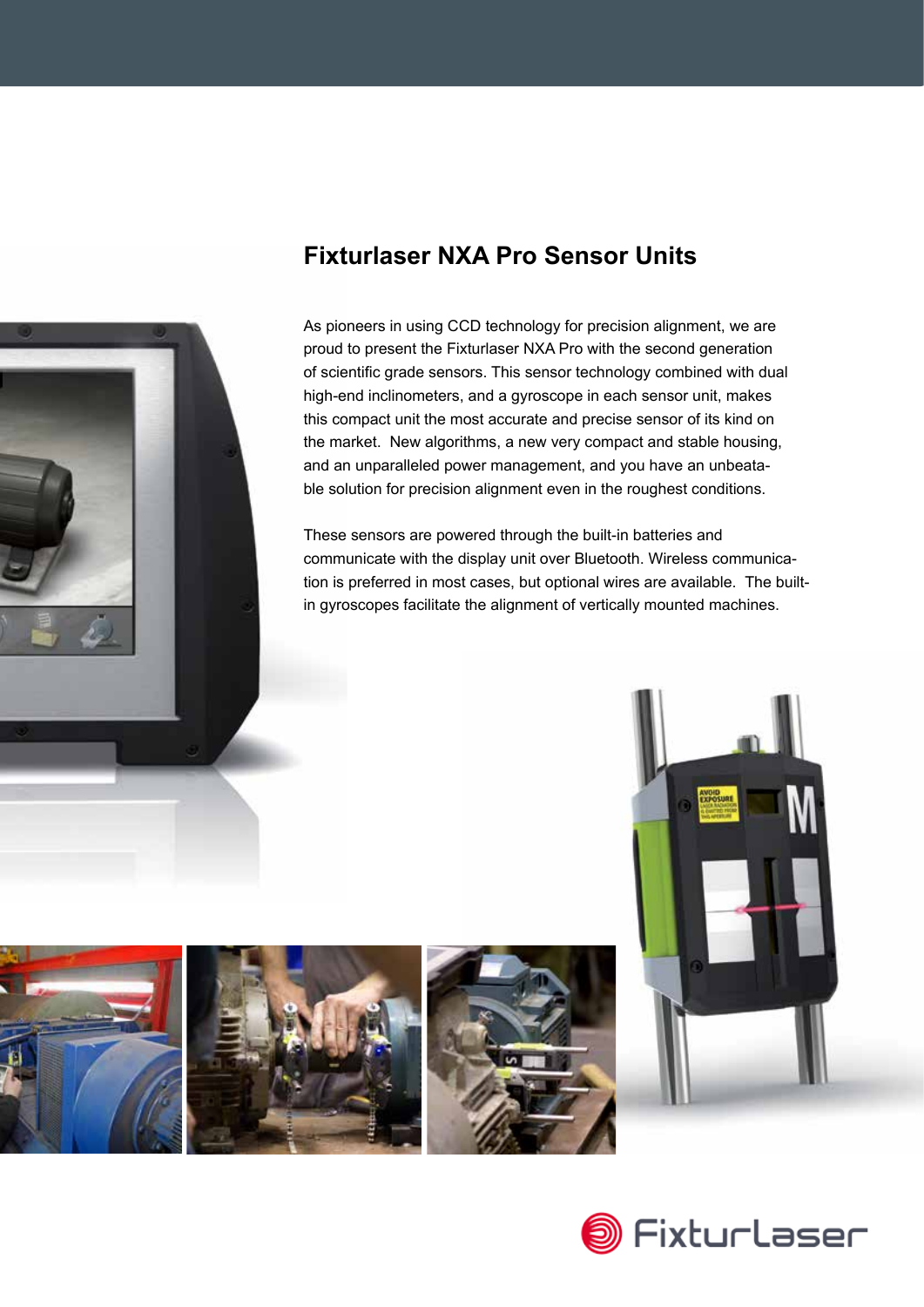## **Features Fixturlaser NXA Pro**

#### **OmniView**

The OmniView function shows the machine from the same side as the user is positioned. Thanks to the built-in gyroscope the Fixturlaser NXA Pro is capable of keeping track of both you and the machine!

![](_page_5_Picture_3.jpeg)

#### VertiZontal Moves

If the machine is misaligned, you will be recommended to go to a shims result view. The Fixturlaser NXA Pro calculates how much you need to remove or add shims in order to correct the machine vertically. When moving on to horizontal correction, the system goes live and will deliver real time values during the adjustment phase. No remeasurements in between adjustments are necessary, as you are never in doubt of the machine's true position.

![](_page_5_Picture_6.jpeg)

![](_page_5_Picture_7.jpeg)

#### Sensor technology

We have chosen to use CCD technology in our sensors, a digital technology commonly used in all digital cameras. The benefit over the older analog PSD technology is unmatched with regards to the capability of filtering and refining the measurement data. With this second generation scientific grade CCD sensor, we can now obtain an unparalleled repeatability together with outstanding results regardless of ambient light and measurement environment. With dual high performance inclinometers in each head, and the improved algorithms, we provide precision alignment at a completely new level.

![](_page_5_Picture_10.jpeg)

![](_page_5_Picture_11.jpeg)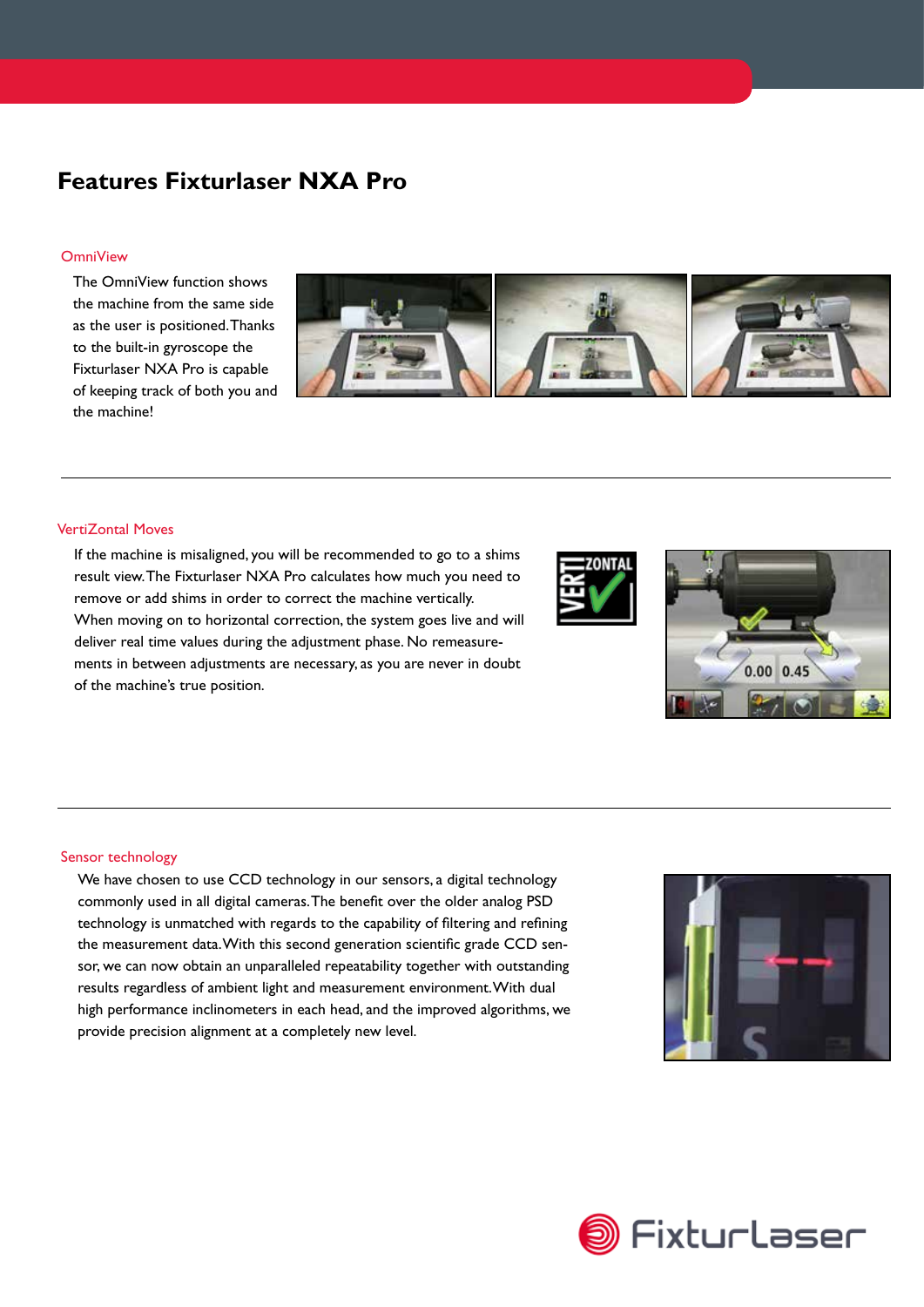#### **Fixturlaser NXA Pro System**

| Weight including all standard parts:                     | 7,7 kg (17 lbs)                                                                                        |
|----------------------------------------------------------|--------------------------------------------------------------------------------------------------------|
| Dimension:                                               | 415 mm x 325 mm x 180 mm (16 in x 13 in x 7 in)                                                        |
| <b>Display Unit</b>                                      |                                                                                                        |
| Weight:                                                  | 1,2 kg (2,6 lbs) with battery                                                                          |
| Dimensions:                                              | 124 mm x 158 mm x 49 mm (4,9 in x 6,2 in x 1,9 in)                                                     |
| Environmental protection:                                | IP 65 (Dust tight and protected against water jets)                                                    |
| Display size:                                            | 6,5" (165 mm) diagonal (133 x 100 mm)                                                                  |
| Gyroscope:<br>sation                                     | 6-Axis MEMS Inertial Motion Sensor with drift compen-                                                  |
|                                                          | and automatic field calibration.                                                                       |
| Operating time                                           | 10 hours continuous use (with 50% LCD backlight)                                                       |
| Battery charging time<br>(system off, room temperature): | 1 hour charge – 6 hours operating time                                                                 |
| <b>TD Units</b>                                          |                                                                                                        |
| Weight:                                                  | M3 212 g (7,5 oz) S3 188 g (6,6 oz)                                                                    |
| Dimensions:                                              | 92 mm x 77 mm x 33 mm (3,6 in x 3,0 in x 1,3 in)                                                       |
| Environmental protection:                                | IP 65 (Dust tight and protected against water jets)                                                    |
| Measurement distance:                                    | Up to 10 m                                                                                             |
| Detector:                                                | 2nd generation Ultra HD CCD                                                                            |
| Detector length:                                         | 30 mm (1,2 in)                                                                                         |
| Detector resolution:                                     | $1 \mu m$                                                                                              |
| Measurement accuracy:                                    | $0.3\% \pm 7 \mu m$                                                                                    |
| Gyroscope:                                               | 6-Axis MEMS Inertial Motion Sensor with drift compens<br>tion and automatic field calibration          |
| Operating time:                                          | 17 hours continuous use (measuring)                                                                    |
| <b>Shaft Brackets</b>                                    |                                                                                                        |
| Shaft diameter:                                          | $\varnothing$ 25 – 175 mm (1in – 6.9in)<br>With extension chain $\varnothing$ 25 - 450 mm (1in - 18in) |
| Rods:                                                    | 4 pcs 85 mm and 4 pcs 160 mm (extendable to 245 mm)                                                    |

#### **Fixturlaser NXA Pro Application**

![](_page_6_Picture_3.jpeg)

#### **Horizontal Shaft Alignment**

Determine and correct the relative position of two horizontally mounted machines that are connected, such as a motor and a pump, so that the rotational centers of the shafts are collinear.

### **Vertical Shaft Alignment**

Determine and correct the relative position of two verti-cally/flange mounted machines that are connected, such as a motor and a pump, so that the rotational centers of the shafts are collinear.

**Machine Train™ Alignment** Align a set-up of more than two rotating machines that are connected to each other.

![](_page_6_Picture_9.jpeg)

#### **Target Values**

Pre-set target values before starting your alignment work when you have determined the machines thermal expansion.

![](_page_6_Picture_12.jpeg)

**Machine Defined Data**

Information such as entered distances, measurement method, target values and tolerances are saved in a template.

**Feetlock™** Solution to solve base-bound and/or bolt-bound machines.

![](_page_6_Figure_16.jpeg)

![](_page_6_Picture_17.jpeg)

**Memory Manager** Measurements can be organized in folders and subfolders. Single measurements and/or complete data structures can be copied to USB stick.

#### **Hot Check™**

Performing a measurement just after the machine has been shut off, and another measurement when the machine is cold. The Hot Check application is then used to compare these two measurements. The difference between the two measurements can be used as target values when shaft alignment is performed.

![](_page_6_Picture_22.jpeg)

![](_page_6_Picture_23.jpeg)

![](_page_6_Figure_24.jpeg)